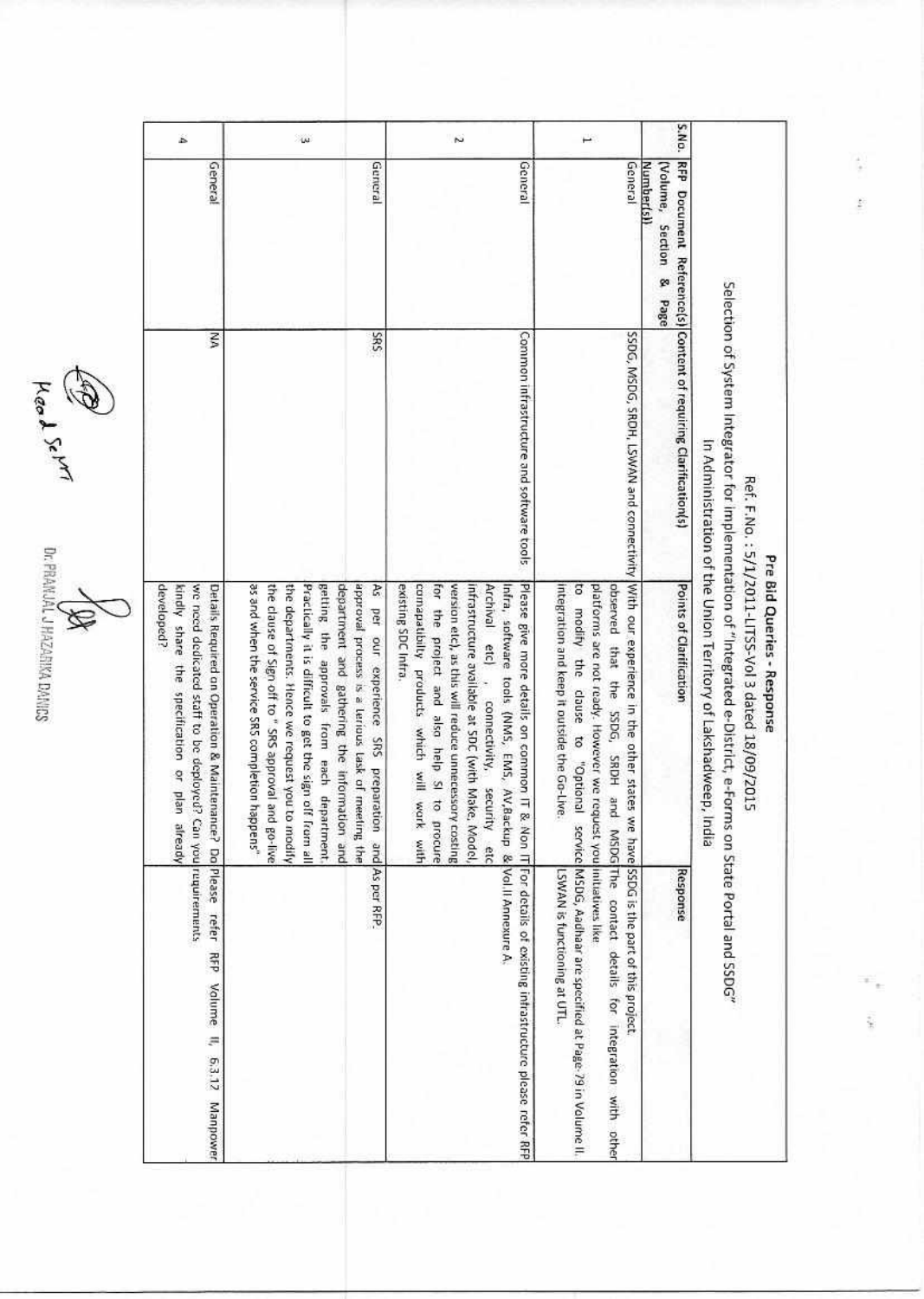| 5. Number - 9<br>Page - 27<br>Volume - I<br>Section - 6.1<br>Page - 23<br>Velume -<br>General<br>the past 3 years (FY14-15, FY13-14 and FY12-<br>Such Assignments of should have gone live in past 3 years as on RFP Release date - 18.09.<br>necessarily for this project).<br>13)<br>Helpdesk and Application related training project).<br>components of Hardware, Networking, Application related training necessarily for this<br>Two 5 Crores Projects OR<br>application development as a<br>(Specifically each project should have of Hardware, Networking, Helpdosk<br>One 10 Crores Project OR<br>Integrator in India.<br>Integrated<br>with technical presentation<br>submit signed presentation document along copy of a powerpoint presentation?<br>Company experience in implementation of Company<br>š<br>Three 2 Crores Projects<br>Fechnical Prosentation- The bidder should Please clarify if the expectation is to submit hard Nes.<br>turnkey projects<br>around integrated turnkey projects around application<br>System development as a System Integrator in India<br>Such Assignments should have gone live in the<br>(Specifically each project should have components<br>One 10 Crores Project OR<br>allowed?<br>Three 2 Crores Projects<br>Two 5 Crores Projects OR<br>Whether<br>experience in<br>consortium with OEM Partners are Consortium is not allowed. But the bidders need to<br>implementation<br>2015<br>pue<br>of Please refer corrigondum 02 |
|-------------------------------------------------------------------------------------------------------------------------------------------------------------------------------------------------------------------------------------------------------------------------------------------------------------------------------------------------------------------------------------------------------------------------------------------------------------------------------------------------------------------------------------------------------------------------------------------------------------------------------------------------------------------------------------------------------------------------------------------------------------------------------------------------------------------------------------------------------------------------------------------------------------------------------------------------------------------------------------------------------------------------------------------------------------------------------------------------------------------------------------------------------------------------------------------------------------------------------------------------------------------------------------------------------------------------------------------------------------------------------------------------------------------------------------------------------------------------------------|
|                                                                                                                                                                                                                                                                                                                                                                                                                                                                                                                                                                                                                                                                                                                                                                                                                                                                                                                                                                                                                                                                                                                                                                                                                                                                                                                                                                                                                                                                                     |
|                                                                                                                                                                                                                                                                                                                                                                                                                                                                                                                                                                                                                                                                                                                                                                                                                                                                                                                                                                                                                                                                                                                                                                                                                                                                                                                                                                                                                                                                                     |
| presentations as per Section 6.2 (I) in Volume I.<br>submit Form<br>presentation documents along with Technical<br>Authorization Form in Volume I for the OEM.                                                                                                                                                                                                                                                                                                                                                                                                                                                                                                                                                                                                                                                                                                                                                                                                                                                                                                                                                                                                                                                                                                                                                                                                                                                                                                                      |





ğ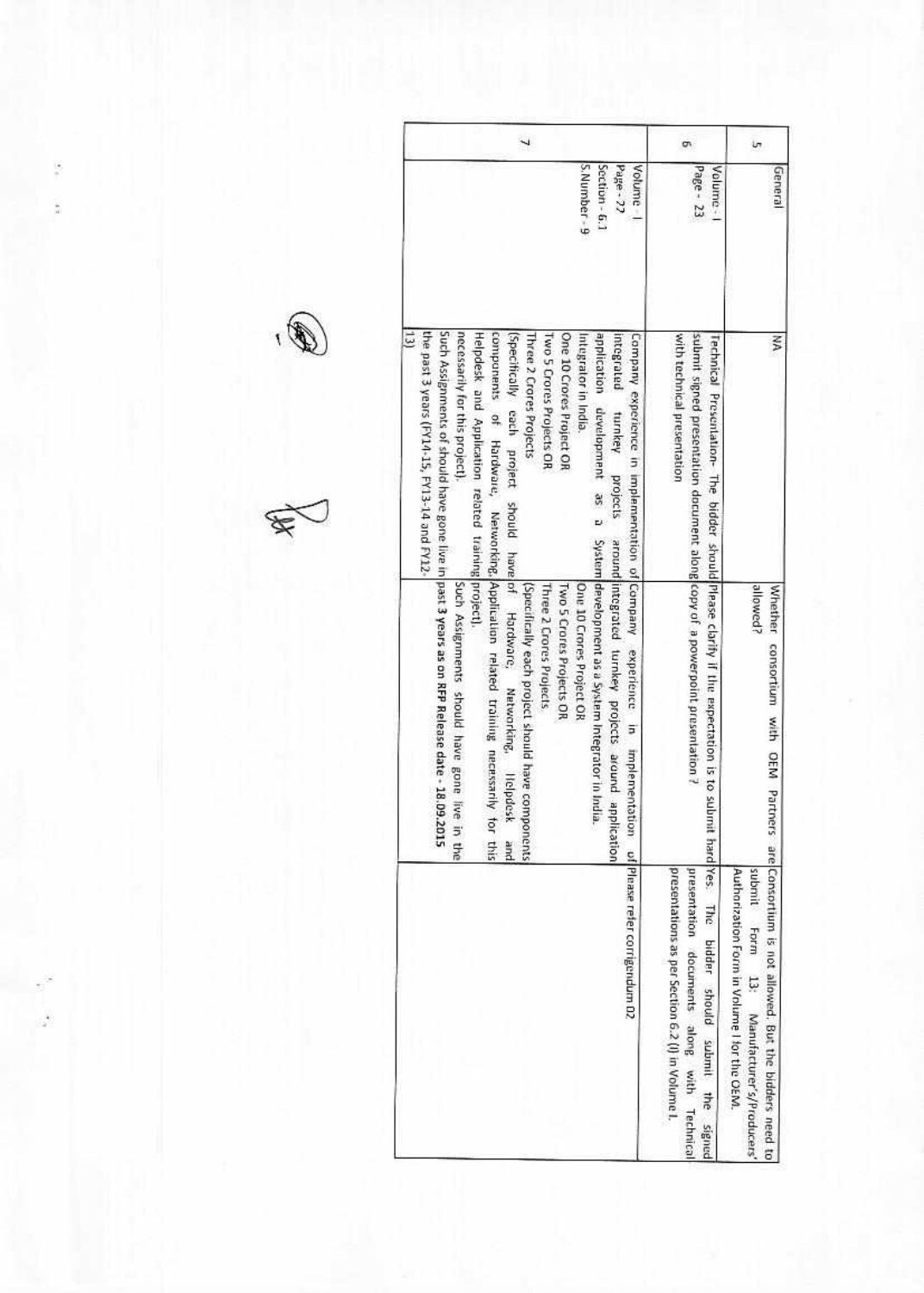| Volume - I                                                                                                                                                                                                                            |
|---------------------------------------------------------------------------------------------------------------------------------------------------------------------------------------------------------------------------------------|
| Company experience in implementation of As the intial investement for PPP model<br>ongoing project as on date.<br>13 in such case, the project should still<br>projects CA certified letter and supporting document from the<br>be an |



A

 $\frac{1}{2}$  $\bar{\tilde{v}}$ 

f.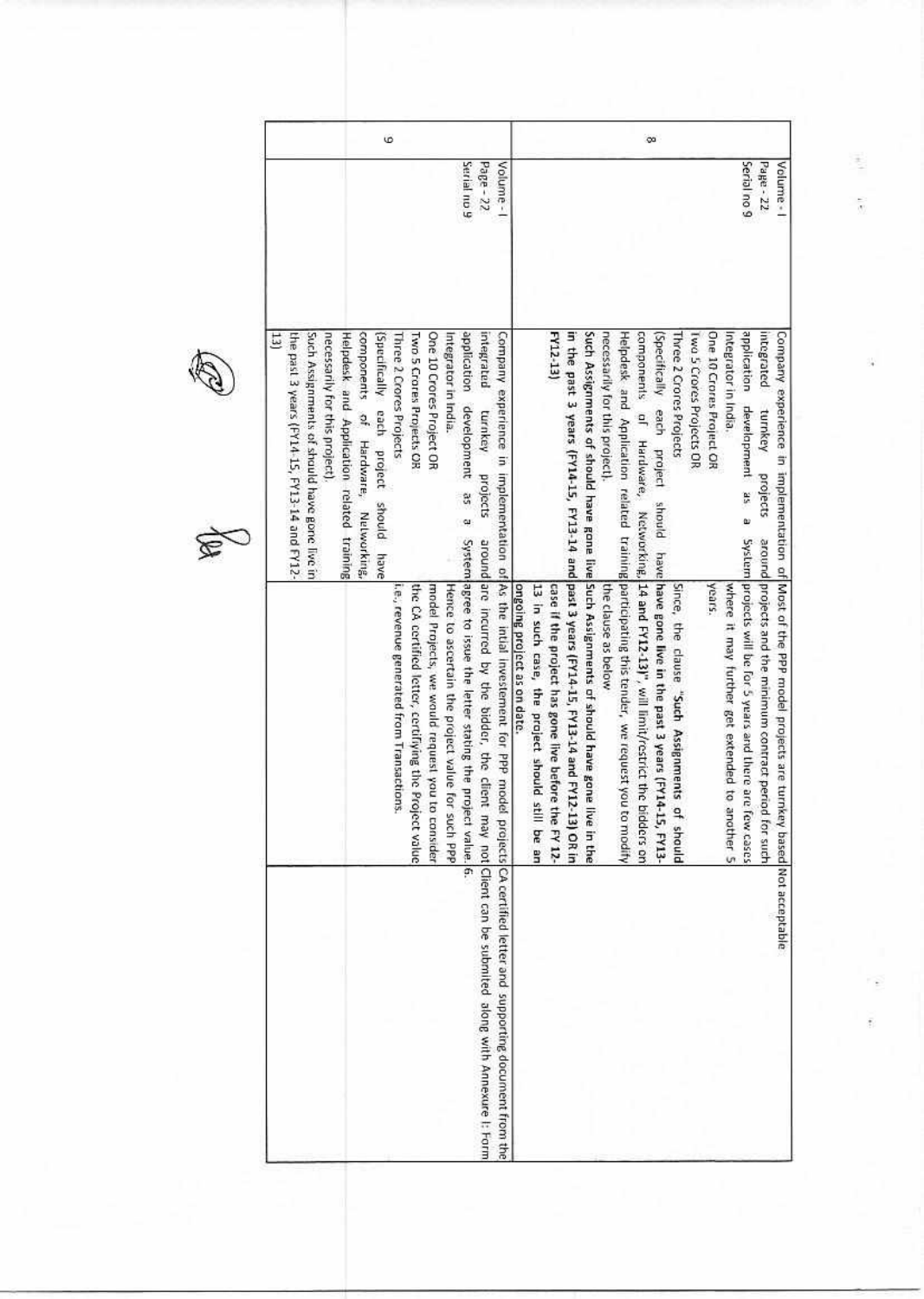| 12                                                                                                                                                 |                                                                                                                                                                                                                                                                                                        | H                                                                                                                                                                                                                                                                                                                                                                                                                                                  | 5                                                                                                                                                                                                                                                                                                                                                                                                                                                                                                                                                                                                                                                                                                                                            |  |  |
|----------------------------------------------------------------------------------------------------------------------------------------------------|--------------------------------------------------------------------------------------------------------------------------------------------------------------------------------------------------------------------------------------------------------------------------------------------------------|----------------------------------------------------------------------------------------------------------------------------------------------------------------------------------------------------------------------------------------------------------------------------------------------------------------------------------------------------------------------------------------------------------------------------------------------------|----------------------------------------------------------------------------------------------------------------------------------------------------------------------------------------------------------------------------------------------------------------------------------------------------------------------------------------------------------------------------------------------------------------------------------------------------------------------------------------------------------------------------------------------------------------------------------------------------------------------------------------------------------------------------------------------------------------------------------------------|--|--|
|                                                                                                                                                    | Serial no 1b<br>Page - 23<br>Volume-1                                                                                                                                                                                                                                                                  | Serial na 1b<br>Page - 23<br>Volume-1                                                                                                                                                                                                                                                                                                                                                                                                              | all of the above<br>d) O&M phase for maintaining<br>pue<br>$\overline{a}$<br>b) software development<br>a) network solution<br>integrated project around<br>implementation<br>THREE client references<br>6.2 Technical<br>Page - 23<br>Criteria<br>Volume -<br>Hardware commissioning point; else 0<br>9                                                                                                                                                                                                                                                                                                                                                                                                                                     |  |  |
|                                                                                                                                                    | c) covers 7 districts 3 points else; 0<br>b) covers 14 districts - 5 points<br>a) covers 22 districts - 8 points<br>locations:                                                                                                                                                                         | the State/UT in Government domain.                                                                                                                                                                                                                                                                                                                                                                                                                 | Qualification based on the following<br>an points;<br>>INR 10 Crores but less than INR 20 Crores=2 >INR 10 Crores = 5 points;<br>points;<br>>IMR 30 Crores = 4 points;                                                                                                                                                                                                                                                                                                                                                                                                                                                                                                                                                                       |  |  |
| c) covers 7 districts/Locations -3 points else;<br>a) covers 22 districts/Locations - 8 points<br>b) covers 14 districts/Locations - 5 points<br>o | In case of projects done for the following Since the UT of Lakshadweep falls under category A Please refer corrigendum 02<br>In case of projects done for the following lucations<br>and very small area, the criteria mentioned<br>below<br>high and We request you to modify the clause as<br>is too | with a minimum order size of INR 2 Crores in Helpdesk would be difficult task. Hence we request<br>State - Providing Maintenance Services / of work for all System Integration projects, hence project value.<br>Helpdesk services in the field of IT services to ascertian the value with respect to only<br>Serives and Helpdesk Services.<br>Crores and not be specific to only Maintenance<br>you to consider the total project value of IMR 2 | for >NN 20 Crores but less than INR 30 Crores=3 follows as the past experience described in<br>-NMR 2 Crores but less than INR 10 Crores =1 >INR 6 crores but less than INR 8 crores=3 points;<br>studies. For each project the marks would be Category A & since the Lakshadweep forms a only<br>Weighted average to be used for the 3 case As per model RFP, Lakshadweep belong<br>else 0<br>>INR 2 crores but less than IN R 4 crores =1 point;<br>points;<br>NNR 4 crores but less than INR 6 crores crores-2<br>one district with 19 sub divisions. We would<br>MNR 8 crores but less than INR 10 crores=4<br>as per the model RFP published on DietY website.<br>request you to consider the paints sections as<br>points;<br>uajsks i |  |  |
|                                                                                                                                                    |                                                                                                                                                                                                                                                                                                        | Maintenance Services and Helpdesk in the Helpdesk service will be part of the project's scope As per RFP. It is clarified that INR 2 Crores is the                                                                                                                                                                                                                                                                                                 | to Please refer corrigendum 02                                                                                                                                                                                                                                                                                                                                                                                                                                                                                                                                                                                                                                                                                                               |  |  |

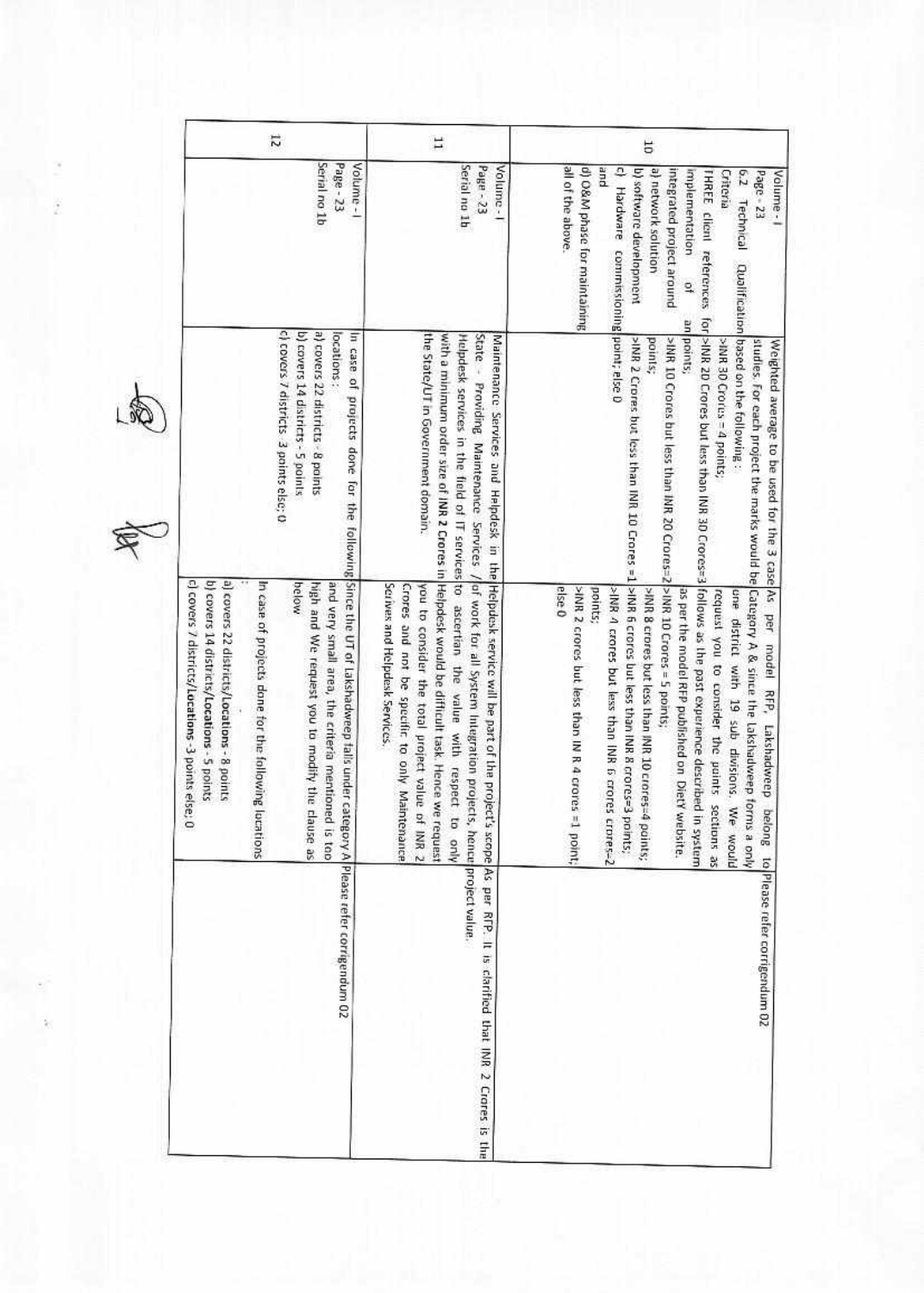| 14                                                                                                                                                                                                                                                                                                                                                                                                                                                                                                                                                                                                                           | 岀                                                                                                                                                                                                                                                                                                                                                                                                                                                                                                                                                                                                      |
|------------------------------------------------------------------------------------------------------------------------------------------------------------------------------------------------------------------------------------------------------------------------------------------------------------------------------------------------------------------------------------------------------------------------------------------------------------------------------------------------------------------------------------------------------------------------------------------------------------------------------|--------------------------------------------------------------------------------------------------------------------------------------------------------------------------------------------------------------------------------------------------------------------------------------------------------------------------------------------------------------------------------------------------------------------------------------------------------------------------------------------------------------------------------------------------------------------------------------------------------|
| Note<br>Page - 24<br>Volume-1                                                                                                                                                                                                                                                                                                                                                                                                                                                                                                                                                                                                | Projects in India<br>6.2 Technical<br>Criteria<br>Page - 24<br>Volume-1                                                                                                                                                                                                                                                                                                                                                                                                                                                                                                                                |
|                                                                                                                                                                                                                                                                                                                                                                                                                                                                                                                                                                                                                              |                                                                                                                                                                                                                                                                                                                                                                                                                                                                                                                                                                                                        |
| customers)<br>last 3 years need to be provided (issued to below<br>Note:                                                                                                                                                                                                                                                                                                                                                                                                                                                                                                                                                     | project and at least one MMP<br>Projects in India > SI Projects undertaken in As per model RFP,                                                                                                                                                                                                                                                                                                                                                                                                                                                                                                        |
| Certificate of the projects completed in the horse we request you to modify the clauses as<br>the responding firm by the respective[1, For all the above, the Completion Certificate of<br>1. For all the above, the Completion certificate for all the projects may not be available, Live/Acceptance certificate can be submitted<br>stating that the projects are still Ongoing as on<br>date has to be provided.<br>case of any Ongoing projects, a certificate<br>the projects completed in the last 3 years OR in<br>Since the projects are ongoing projects, completion As per REP. Completion certificate<br>fram CA | Qualification with a value of more than INR 2 crores per pore district with 19 sub divisions. We<br>India involving at least three different clients[Category A & since the Lakshadweep forms a only<br>else 0<br>7 projects - 3 point<br>crores - 5 points<br>value more than INR 20<br>However if any one of the<br>$> = 3$ Projects - 5 points;<br>as per the model RFP published on DietY website.<br>follows as the past experience described in system<br>request you to consider the points sections as<br>projects undertaken has a<br>1 Project - 1 points;<br>Lakshadweep<br>befong<br>pinom |
|                                                                                                                                                                                                                                                                                                                                                                                                                                                                                                                                                                                                                              | to As per RFP                                                                                                                                                                                                                                                                                                                                                                                                                                                                                                                                                                                          |
| p<br>6                                                                                                                                                                                                                                                                                                                                                                                                                                                                                                                                                                                                                       |                                                                                                                                                                                                                                                                                                                                                                                                                                                                                                                                                                                                        |



 $\gamma_{\rm H}$ ŧ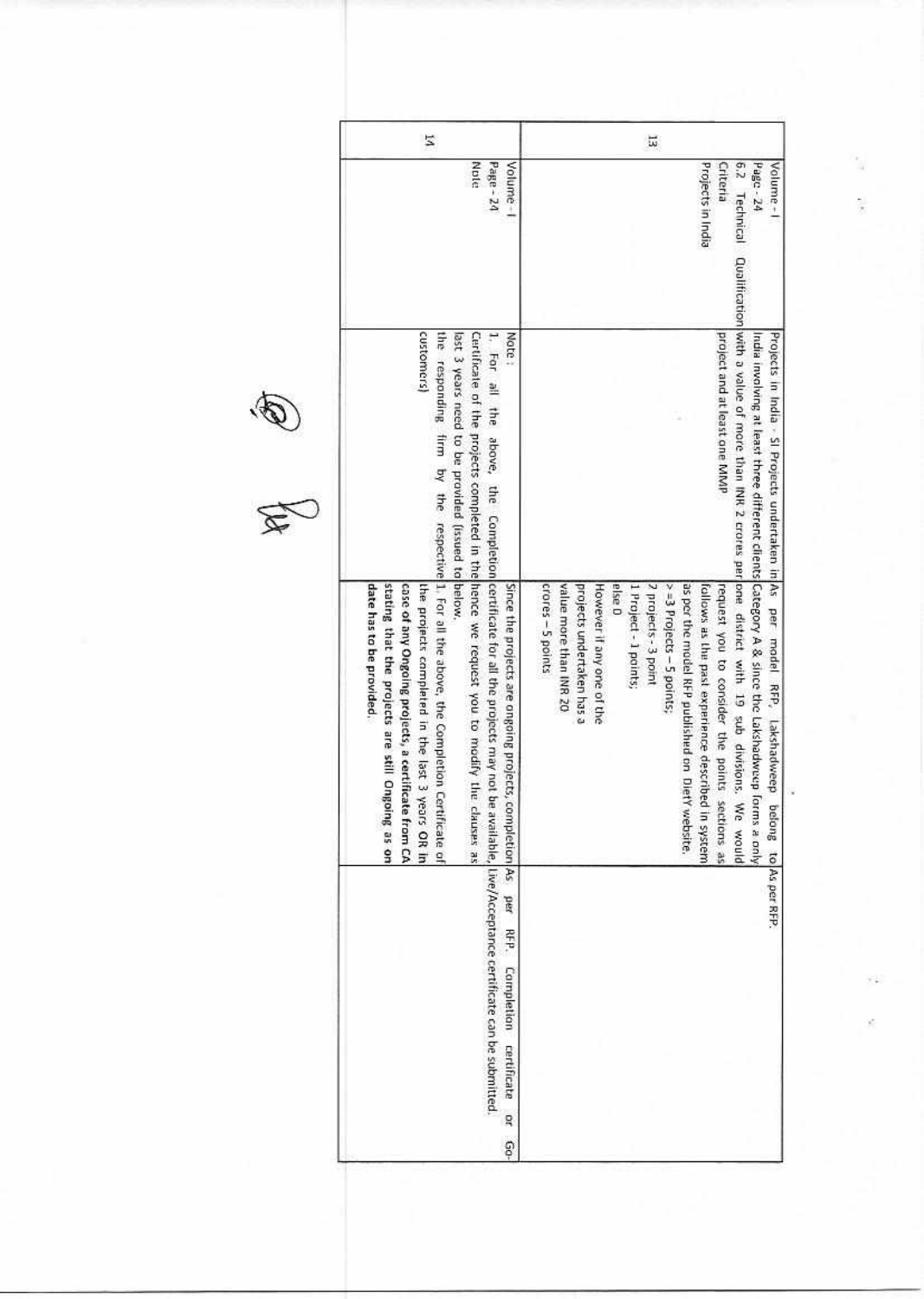| 51                                                                                                                                                                                                                                                                                                                                                   | 5                                                                                                                                                                                                                                                                                                                                                                                                                                                                                                                                                                                                                                                                                                                                                                                                                               |
|------------------------------------------------------------------------------------------------------------------------------------------------------------------------------------------------------------------------------------------------------------------------------------------------------------------------------------------------------|---------------------------------------------------------------------------------------------------------------------------------------------------------------------------------------------------------------------------------------------------------------------------------------------------------------------------------------------------------------------------------------------------------------------------------------------------------------------------------------------------------------------------------------------------------------------------------------------------------------------------------------------------------------------------------------------------------------------------------------------------------------------------------------------------------------------------------|
| Page - 31<br>Volume-1                                                                                                                                                                                                                                                                                                                                | Note<br>Page - 24<br>Volume -                                                                                                                                                                                                                                                                                                                                                                                                                                                                                                                                                                                                                                                                                                                                                                                                   |
| Definition of Go-Live:                                                                                                                                                                                                                                                                                                                               | responding<br>not be considered for evaluation.<br>Note                                                                                                                                                                                                                                                                                                                                                                                                                                                                                                                                                                                                                                                                                                                                                                         |
| services across all the technically<br>definition of Go-Live to "After rollout of mandatory<br>census 2011). We request you to modify the<br>locations."<br>the entire UT of Lakshwadeep is 64,429<br>population / transactions mentioned in the RFP as<br>The Go-Live is difficult to achieve with the<br>feasible<br>as per<br>current As per RFP. | supporting documents, the projects would/value in LOI or in Purchase Order, hence we<br>above criterion would be based on the mentioner in the Purchase Order or LOI,<br>Purchase Order or the LOI issued to the intial investment will be borned by the<br>2. The value of the projects considered in the IPPP Model, the value of the project will<br>firm. In absence of the Integrator, the client will not mention the project<br>above criterion would be based on the Purchase<br>2. The value of the projects considered in the<br>request to you to modify the clause as below.<br>projects would not be considered for evaluation.<br>value. In absence of the supporting documents, the<br>Order or the LOI or CA letter certiflying the Project<br>Since most of the projects are implemente<br>System<br>as the 6. |
|                                                                                                                                                                                                                                                                                                                                                      | d under CA certified letter and supporting document from the<br>not be Client can be submited along with Annexure I: Form                                                                                                                                                                                                                                                                                                                                                                                                                                                                                                                                                                                                                                                                                                       |



Ŗ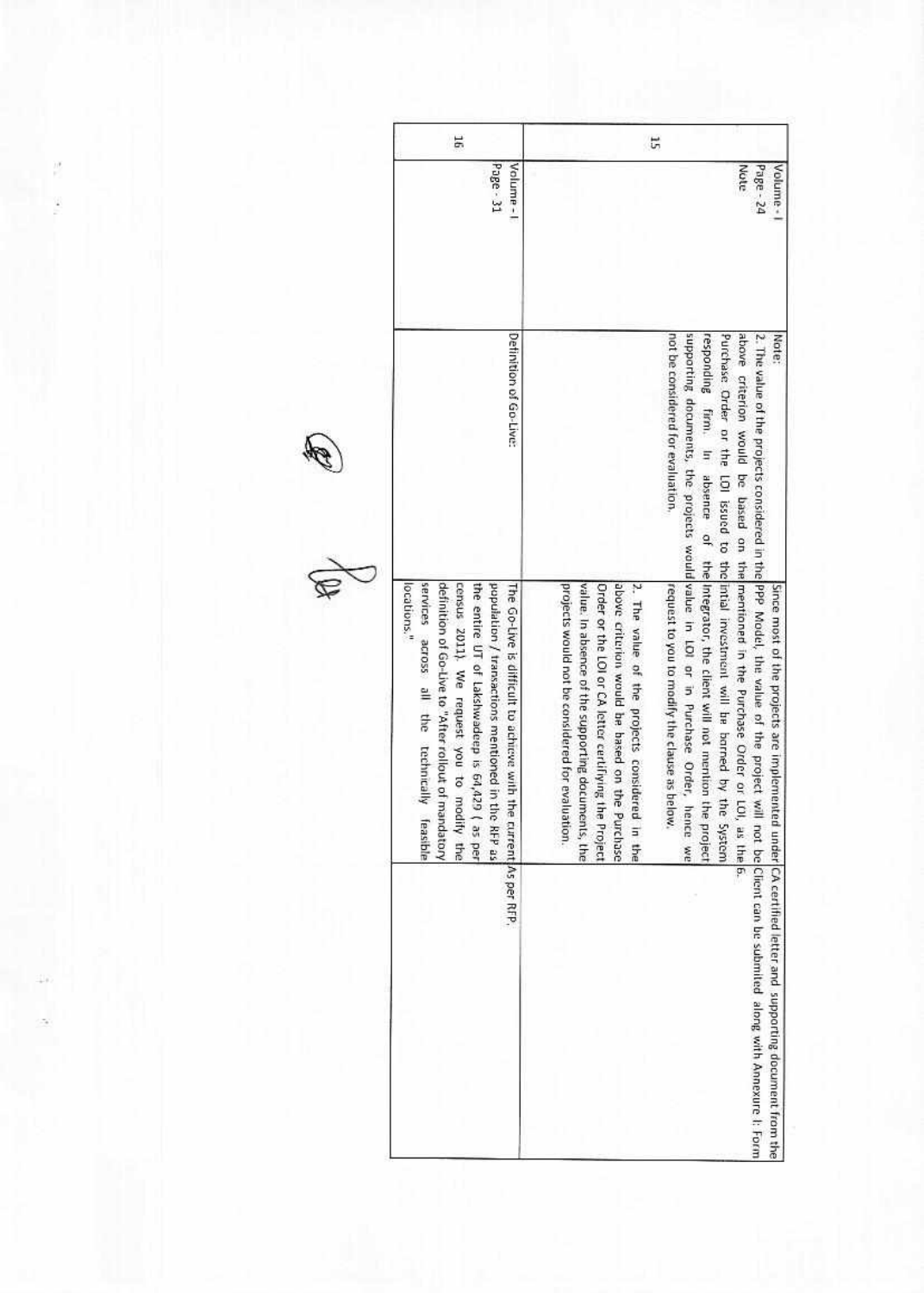| Page - 31 & 32<br>Valume-1<br>Page - 31<br>Definition of Go Live<br>transactions per month for each service<br>Districts with population < 5 Lakhs at least 5 Minimum number of transaction for 3 consecutivel As per RFP.<br>for each service<br>10 lakhs at least 20 transactions per month attained?<br>b) Districts with populational S Lakes but $\frac{1}{2}$ hat $\frac{1}{2}$ hat $\frac{1}{2}$ in the minimum number of transaction<br>get the payment. We request you to kinldy modify<br>development and roll out. Also the RFP mentions<br>months - What will be the impact to the<br>P.<br>development cost<br>and 10% against installation<br>Hardware and software licenses against<br>1. Hardware and Software Licenses -<br>the payment terms as mentioned below.<br>extremely difficult to achieve these milestones and<br>that the payments will be milestone based. It is<br>most complicated project with respect to<br>5. Go-Live - 30% of the Application development<br>development cost quoted<br>development cost<br>3. UAT for the application - 50%<br>2. Approval for SRS- 10% of the Application<br>payments against Manpower cost quoted<br>8. Manpower at districts and O&M - 100% Monthly<br>completion cost quoted<br>6. Data digitization / Iraining - 100% against work<br>cost quoted<br>7. Site Preparation - 100% against work completion<br>STQC Certification |
|--------------------------------------------------------------------------------------------------------------------------------------------------------------------------------------------------------------------------------------------------------------------------------------------------------------------------------------------------------------------------------------------------------------------------------------------------------------------------------------------------------------------------------------------------------------------------------------------------------------------------------------------------------------------------------------------------------------------------------------------------------------------------------------------------------------------------------------------------------------------------------------------------------------------------------------------------------------------------------------------------------------------------------------------------------------------------------------------------------------------------------------------------------------------------------------------------------------------------------------------------------------------------------------------------------------------------------------------------------------------------------------------------------|
|                                                                                                                                                                                                                                                                                                                                                                                                                                                                                                                                                                                                                                                                                                                                                                                                                                                                                                                                                                                                                                                                                                                                                                                                                                                                                                                                                                                                        |
|                                                                                                                                                                                                                                                                                                                                                                                                                                                                                                                                                                                                                                                                                                                                                                                                                                                                                                                                                                                                                                                                                                                                                                                                                                                                                                                                                                                                        |
| - 10%<br>Application<br>Application<br>are not<br>vendor if<br>delivery<br>, design,<br>80% of                                                                                                                                                                                                                                                                                                                                                                                                                                                                                                                                                                                                                                                                                                                                                                                                                                                                                                                                                                                                                                                                                                                                                                                                                                                                                                         |

î,

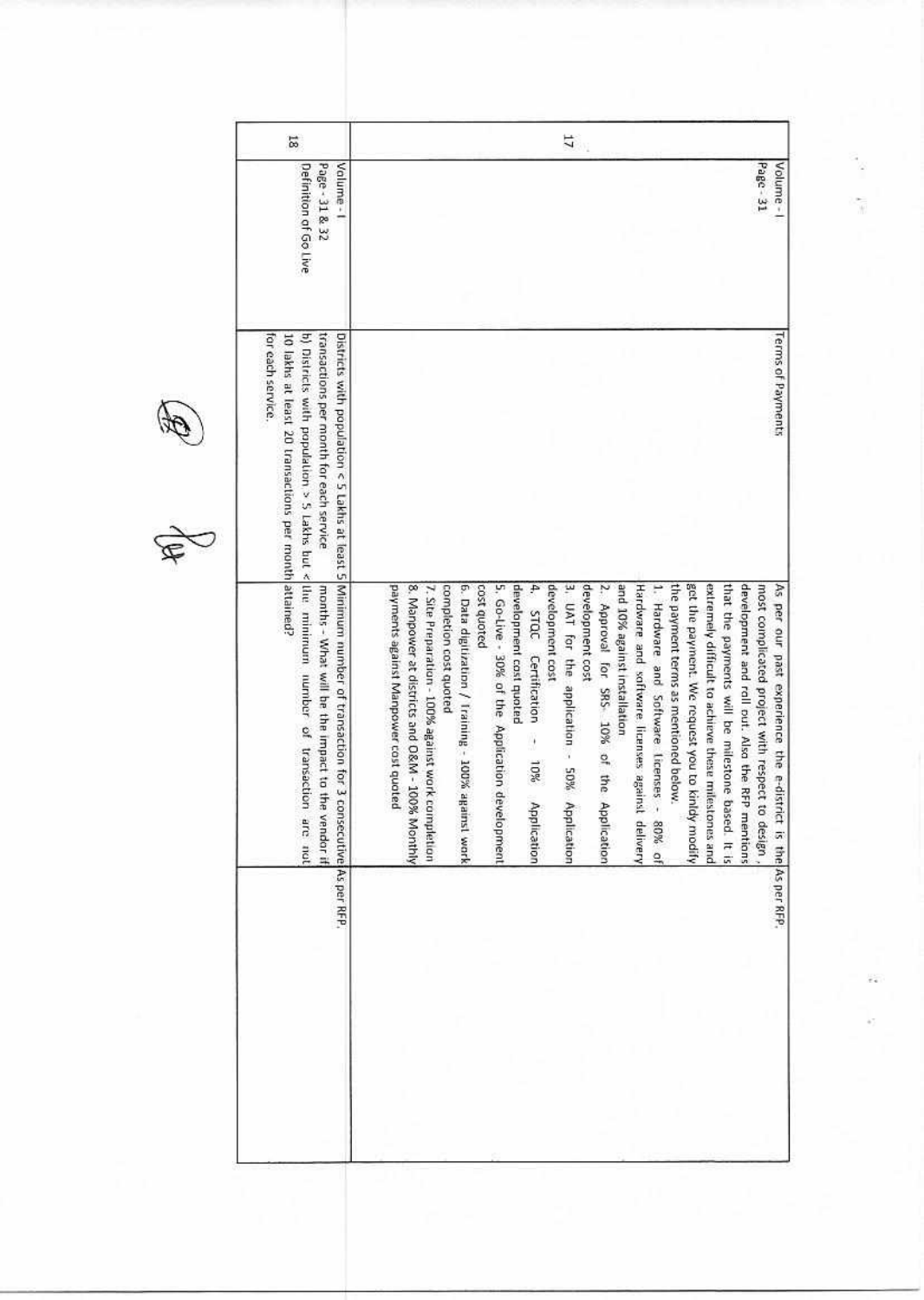| Z                                                                                                                                                                                                                           | 22                                                                                                                                                                                   | 21                                                                                                                                                  |                                                                                                                                                |                                                                                                                                                                                                                                                                                                                           |
|-----------------------------------------------------------------------------------------------------------------------------------------------------------------------------------------------------------------------------|--------------------------------------------------------------------------------------------------------------------------------------------------------------------------------------|-----------------------------------------------------------------------------------------------------------------------------------------------------|------------------------------------------------------------------------------------------------------------------------------------------------|---------------------------------------------------------------------------------------------------------------------------------------------------------------------------------------------------------------------------------------------------------------------------------------------------------------------------|
|                                                                                                                                                                                                                             |                                                                                                                                                                                      |                                                                                                                                                     | <b>SC</b>                                                                                                                                      | 57                                                                                                                                                                                                                                                                                                                        |
| point 6<br>Page - 112<br>Volume - II                                                                                                                                                                                        | Page - 100<br>Volume-II                                                                                                                                                              | date of Go-Live<br>Support Changes<br>period three years from tha<br>$3-1-18$<br>Page - 66<br>Form 2A: Details of Financial<br>Volume -<br>(For the | tha date of Go-Live<br>the period three years from<br>Bid - F Support Changes (For<br>Page - 65<br>Form 2A: Details of Financial<br>Volume - I | Valume -<br>Page - 31<br>Terms of Payment Schedule                                                                                                                                                                                                                                                                        |
| Offine                                                                                                                                                                                                                      | certification<br>11                                                                                                                                                                  | Support<br>4                                                                                                                                        | Server and Training<br>Lη                                                                                                                      | approving the report<br>Minutes of meeting of the Apex Committee it is requested that payment includes<br>Ħ<br>Terms of Payment Schedule<br>Approval of Final SRS 5%                                                                                                                                                      |
| the functionalities required.<br>methodologies which are available. Please<br>should have offline capability. There are<br>As per the RFP it is mentioned that the solution SI has to provide. Offline Service Capabilities | certification should be borne by the department.<br>empanelled vendors. However the cost for the<br>be carried by the third party through                                            | the Price bid & Bill of Material<br>clarity & required hardware is not mentioned in                                                                 | Server and Training is needed for better clarity                                                                                               | eg Mizoram)<br>a commonly used policy in many government jobs (<br>will take care of the Working Capital needs. This is<br>/ submission of performance bank guarantee. This<br>advance disbursal at the time of contract signature<br>competition.<br>Improved terms of payment will enable improved As per RFP.<br>a 10% |
| various required in Volume II, Page 38. Methodology can be<br>clarify decided by the Bidder<br>S.                                                                                                                           | Co-ordination with STQC for Quality As per our Understanding STQC certification shall The cost incurred in the auditing of the application<br>the has to be borne by the department. | - Open Standard CMS with Comprehensive Specification details for CMS is required for better Bidder may submit as part of the proposed solution      | PKI Server Component for Application Details for PKI Server Component for Application Bidder may submit as part of the proposed solution       |                                                                                                                                                                                                                                                                                                                           |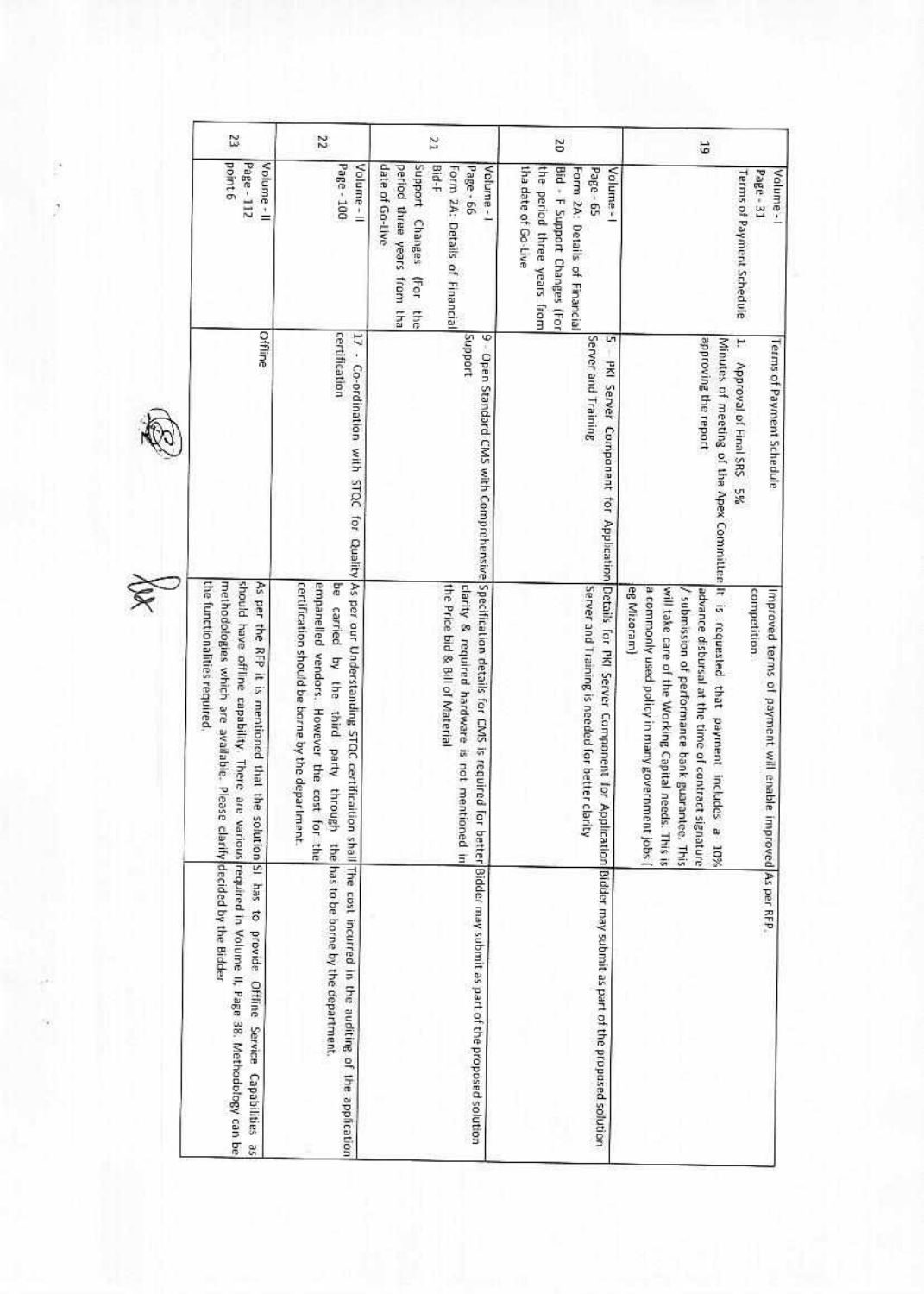| 29                                                                                                                                                                                                | 25                                                                                                                                     | Ŷ,                                                                                                                    | 9Ż                                                                                                                                                                                                                                                                                                                                                                                                                                  | S                                                                                                                                                                                                                                                 | ÞΖ                                                                                                                                                                                                                                |
|---------------------------------------------------------------------------------------------------------------------------------------------------------------------------------------------------|----------------------------------------------------------------------------------------------------------------------------------------|-----------------------------------------------------------------------------------------------------------------------|-------------------------------------------------------------------------------------------------------------------------------------------------------------------------------------------------------------------------------------------------------------------------------------------------------------------------------------------------------------------------------------------------------------------------------------|---------------------------------------------------------------------------------------------------------------------------------------------------------------------------------------------------------------------------------------------------|-----------------------------------------------------------------------------------------------------------------------------------------------------------------------------------------------------------------------------------|
| BoM to be supplied by the<br>Page 116<br>Volume-II<br>bidder<br>Table 1. Minimum Proposed                                                                                                         | Volume - II<br>BoM to<br>Page - 116<br>bidder<br>Table 1. Minimum Proposed<br>be supplied by the                                       | Table 1. Minimum Proposed<br>Volume - II<br>bidder<br>BoM to be supplied by the<br>Page - 116                         | Volume-II<br>Page-116                                                                                                                                                                                                                                                                                                                                                                                                               | Page - 116<br>Valume - II                                                                                                                                                                                                                         | Annexure A<br>Page - 115<br>Volume-11                                                                                                                                                                                             |
| Virtualization Software/Support                                                                                                                                                                   | Server/Test<br>Staging/Reporting/Backup/DNS/AV                                                                                         | (Qty - 10 Nos)                                                                                                        | No 68)                                                                                                                                                                                                                                                                                                                                                                                                                              | 17. Backup Software, 18 EMS Software                                                                                                                                                                                                              | 8. Database1: MySQL Server 2012= 4 Nos.,<br>10 Nos., Utilized=10<br>6. Operating System 1: MS Windows 2012 = SI has to use the same OS and DB for<br>Utilized=2 Nos.<br>Utilized=2 Nos.<br>7. Operating System 2:<br>RHEL=2 Nos., |
| scope of work and the requirement of licensing will Form, Table F in Volume I<br>management<br>hardware with OS is required for Virtualization<br>be arrived based on the scope. Also<br>separate | specifically missed in the tender scope<br>needed for better clarity AV and DNS                                                        | Enterprise Class 64 bit Server OS/Support Wismatching of OS Count with proposed Hardware  Please refer corrigendum 02 | SDC at no additional cost: SAN Storage( Page to provide minimum proposed BOM to be supplied<br>The following would be provisioned through In Table 1 page no 116, it is mentioned that 51 has Please refer corrigendum 02<br>the BOM which the SI has to supply.<br>"following will be provided by SDC at no additional<br>by bidder, but in page no 68, is is mentioned that<br>cost". Please clarify what has to be considered in | additonal licenses or the entire product suite.<br>Please clarify whether SI has to propose only<br>As per our understanding the SDC has EMS and Bidder should provide entire product suite<br>Backup / Archival softwares installed and working. | application, any preference?                                                                                                                                                                                                      |
| Details of virtualization software is missed in the Bidder has to suggest the required as in Financia                                                                                             | Details about the Backup/DNS/AV Server/Test are Bidder has to suggest the required as in Financial<br>details Form, Table Fin Volume I |                                                                                                                       |                                                                                                                                                                                                                                                                                                                                                                                                                                     |                                                                                                                                                                                                                                                   | the new Bidder can use the existing infrastructure, but Bidder<br>requirenment<br>should provide minimum BaM<br>ä<br>fulfill the                                                                                                  |

E)

Š

 $\frac{1}{2}$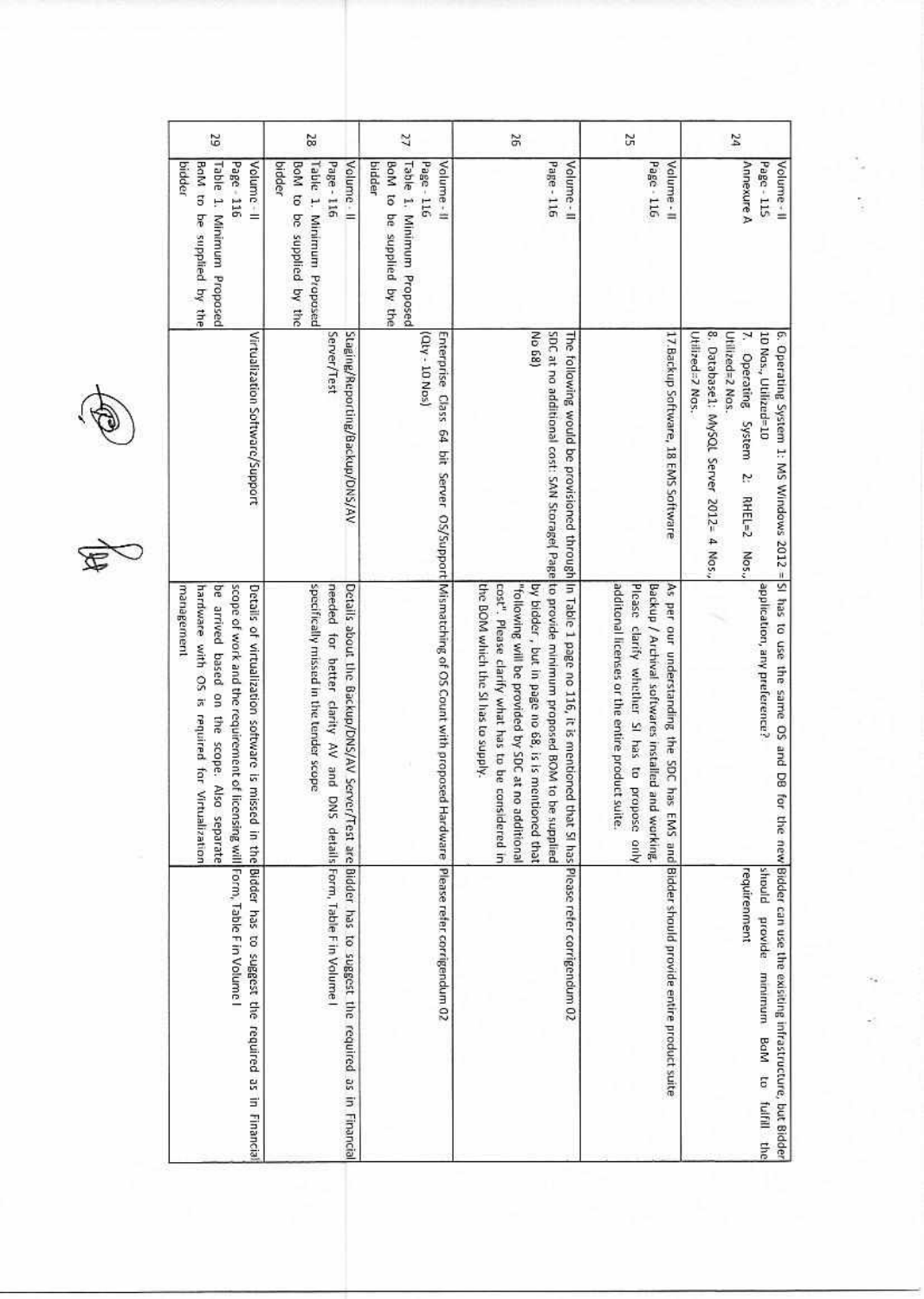| 32                                                                                                                                                                                                                                                                                                 | 꿢                                                                                                                                                                                                                                                                                                                        | 9E                                                                                                                                                    |
|----------------------------------------------------------------------------------------------------------------------------------------------------------------------------------------------------------------------------------------------------------------------------------------------------|--------------------------------------------------------------------------------------------------------------------------------------------------------------------------------------------------------------------------------------------------------------------------------------------------------------------------|-------------------------------------------------------------------------------------------------------------------------------------------------------|
| Staging and Reporting Server<br>d) Technical Specification for<br>Specification<br>Table 2. Minimum Technical<br>Page - 174<br>Web and Application Server -<br>Cuantity as per BoM<br>b) Technical Specification for<br>Specification<br>Table 2. Minimum Technical<br>$021 - 986d$<br>Volume - II | Web and Application Server -<br><b>Quantity as per BoM</b><br>b) Technical Specification for<br>Specification<br>Page - 119<br>Volume - II                                                                                                                                                                               | E<br>Enclosure/Chassis<br>Specification<br>Page - 118<br>Volume - II<br>Specification for<br>Blade                                                    |
| All items are to be Rack Mounted in Industry  All Items are to be in Blade architecture                                                                                                                                                                                                            | bays for future scalability                                                                                                                                                                                                                                                                                              | Table 2. Minimum Technical Windows, Unix, Unux, VMWare, etc.<br>Support for Multiple Platform - The system Support for Multiple Platform - The system |
|                                                                                                                                                                                                                                                                                                    | Table 2. Minimum Technical Mirroring Features, Server Should have HDD Features. Server Should have HDD bays for future<br>Hard Disk - 4X300 GB SAS 15K RPM SAS or Hard Disk - 2X300 GB SAS 15K RPM SAS or<br>better hot plug drives with RAID 1 with Disk hot plug drives with RAID 1 with Disk Mirroring<br>scalability | should support multiple platforms like, support multiple platforms like, Windows,<br>VMWare, etc. (Unix to be removed)<br>linux,                      |
| Please refer corrigendum 02                                                                                                                                                                                                                                                                        | better As per RFP                                                                                                                                                                                                                                                                                                        | should As per RFP                                                                                                                                     |



 $\mathbb{Z}$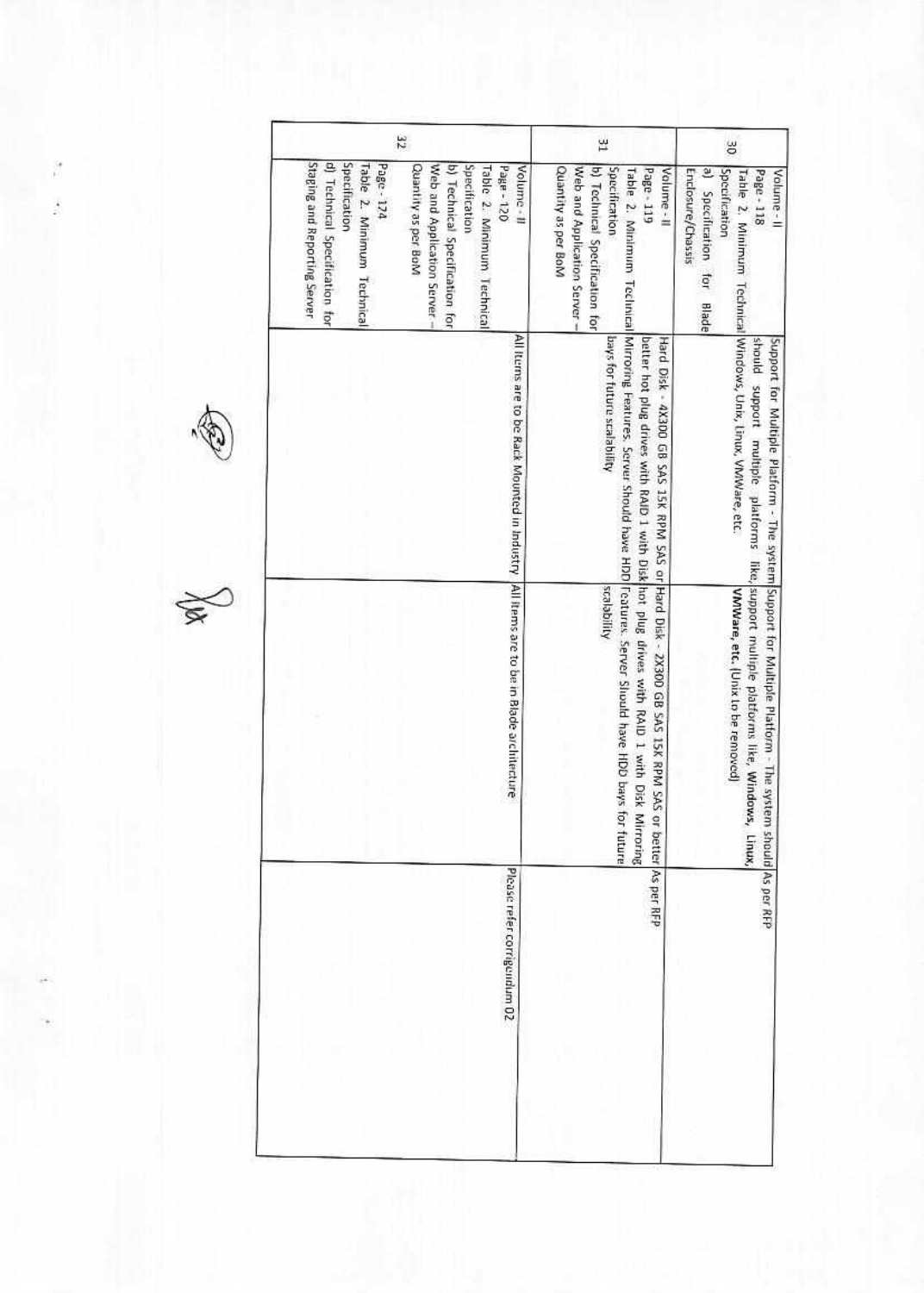$\cancel{\mathbf{z}}$ 

| ăβ                                                                                                                                                   | 씂                                                                                                                                                | 34                                                                                                                          |                                                                                                                                                                                                                                                                                                                                          | æ                                                                                                                                                                                                                                                                                                                                                                                                                                                                                                                                                                           |
|------------------------------------------------------------------------------------------------------------------------------------------------------|--------------------------------------------------------------------------------------------------------------------------------------------------|-----------------------------------------------------------------------------------------------------------------------------|------------------------------------------------------------------------------------------------------------------------------------------------------------------------------------------------------------------------------------------------------------------------------------------------------------------------------------------|-----------------------------------------------------------------------------------------------------------------------------------------------------------------------------------------------------------------------------------------------------------------------------------------------------------------------------------------------------------------------------------------------------------------------------------------------------------------------------------------------------------------------------------------------------------------------------|
| Page - 151<br>Volume - II                                                                                                                            | Page - 15<br>Section - 2.6.F<br>Volume - II                                                                                                      | Staging and Reporting Server<br>d) Technical Specification for<br>Specification<br>Page - 123<br>Table 2. Minimum Technical | per BoM<br>Specification<br>Volume-II<br>Database Server - Quantity as<br>c)Technical Specification for<br>Page - 121                                                                                                                                                                                                                    | Valume-II<br>Page - 120, 122, 124                                                                                                                                                                                                                                                                                                                                                                                                                                                                                                                                           |
| information of Bidders)<br>Infrastructure at various offices (Only for these device/equipments                                                       | Payment Gateway - NSDL: This is pertaining Bidder can use some other payment<br>Services.<br>to the Online Payment for e-Governance options also |                                                                                                                             | bays for future scalability                                                                                                                                                                                                                                                                                                              | Maintenance Support                                                                                                                                                                                                                                                                                                                                                                                                                                                                                                                                                         |
| Annexure D- Indicative Requirements of Gap Please provide minimum specification require for Please<br>Annexure D should be included in the Price Bid |                                                                                                                                                  |                                                                                                                             | Table 2. Minimum Technical Mirroring Features. Server Should have HDD Features: Server Should have HDD bays for future<br>better hot plug drives with RAID I with Disk hot plug drives with RAID I with Disk Mirroring<br>Hard Disk - 4X128 GB 5AS 15K RPM 5AS or Hard Disk - 2X300 GB 5AS 15K RPM 5AS or Detter peer RFP<br>scalability | 5 years On-Site Comprehensive warranty and it is mentioned in Volume II, Page No.100 as Please refer corrigendum 02<br>and followed by 3 years of AMC from date of Go<br>warranty is mentioned as 3 Years from the date of<br>the IT Infrastructure" and in Page no.101 "The<br>by 3 years of AMC from the date of commissioning<br>and Maintenance Services for the period<br>Live<br>Go live", Hence kindly change it as 1 year warranty<br>onsite support for 1 year of warranty and<br>"the SI will be responsible for smooth Operations<br><b>Lollowed</b><br>covering |
| 'LITSS will undertake Supply / Procurement and install<br>Commissioning at Field Offices<br>reter<br>RFP Volume<br>F<br>63.8<br>Hardware             | gateway As per RFP                                                                                                                               |                                                                                                                             |                                                                                                                                                                                                                                                                                                                                          |                                                                                                                                                                                                                                                                                                                                                                                                                                                                                                                                                                             |

T

î,

i,

t)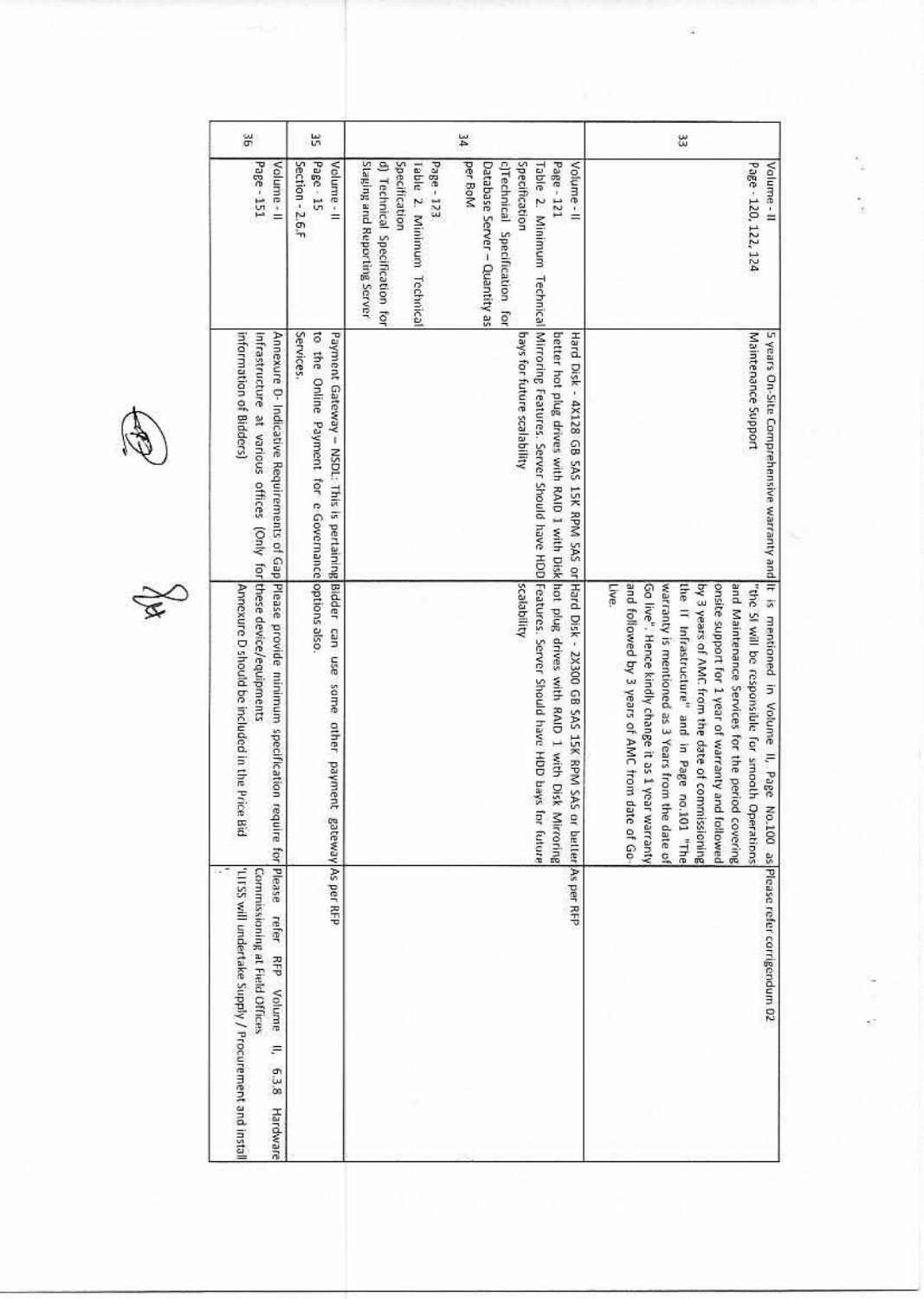| 47                                                                                                                                                                                                                                                                                                                                   | 41                                                                                                                                                                                                                                 | 50                                                                                                                                                                                                     | 56                                                                                                                                                                                                                                          | 38                                                                                                                                                                                                                                                                                      | $\frac{2}{3}$                                                                                                                                                                                                                                                                                                                                                                                                                                 |
|--------------------------------------------------------------------------------------------------------------------------------------------------------------------------------------------------------------------------------------------------------------------------------------------------------------------------------------|------------------------------------------------------------------------------------------------------------------------------------------------------------------------------------------------------------------------------------|--------------------------------------------------------------------------------------------------------------------------------------------------------------------------------------------------------|---------------------------------------------------------------------------------------------------------------------------------------------------------------------------------------------------------------------------------------------|-----------------------------------------------------------------------------------------------------------------------------------------------------------------------------------------------------------------------------------------------------------------------------------------|-----------------------------------------------------------------------------------------------------------------------------------------------------------------------------------------------------------------------------------------------------------------------------------------------------------------------------------------------------------------------------------------------------------------------------------------------|
| Page - 51<br>Volume - II                                                                                                                                                                                                                                                                                                             | Page - 39<br>Volume - II                                                                                                                                                                                                           | Page - 39<br>Volume-II                                                                                                                                                                                 | 6. Scope of the Project<br>Page - 31<br>Volume - II                                                                                                                                                                                         | Section - 5.3<br>Page - 28<br>Volume-II                                                                                                                                                                                                                                                 | $P$ age - 25<br>Volume - II                                                                                                                                                                                                                                                                                                                                                                                                                   |
| various categories of users.                                                                                                                                                                                                                                                                                                         | Integration & Interfacing Requirement                                                                                                                                                                                              | Integration & Interfacing Requirement                                                                                                                                                                  | 3. Development of Integrated e-District, e-<br>of SRS)<br>and SSDG Application (including preparation<br>Z.<br>Forms on State Portal and SSDG Application<br>Integrated e-District, e-Forms on State Portal                                 | line) to the nearest BSNL VSAT terminal HUB.<br>all the links will be provisioned over the Any other vendor availability?<br>be connected via the terrestrial link (leased penalty will be beared by BSNL<br>Under the SWAN scheme; it is planned that Feasibility / study done or not? | necessary"                                                                                                                                                                                                                                                                                                                                                                                                                                    |
| an SMTP Bateway for sending emails to SMTP service. However the SMTP gateway/ SMS SMTP gateway will be provided by the department.<br>The application ecosystem should also host We understand that we have to provide only the For SMS please refer clause 6.2.5 in RFP Volume II.<br>Gateway should be provided by the department. | available, explaining the same?<br>applications? Or Are there enough documentation<br>with knowledge in webservices of<br>the integration of existing upplication such as those integration & interfacing requirement<br>exisiting | application as well as data?<br>Is there any existing system from which data needs<br>Does the scope include data entry of<br>to be migrated ? Or is it 100% new creation of<br>records kept manually? | System Study, Analysis and Design of Need clarity on SSDG related scope of work                                                                                                                                                             | satellite. The Points of Presence (PoPs) will incase if BSNI is down, SLA will be changed or                                                                                                                                                                                            | services including the infrastructure if illowever since the SI has to provide the LDAP for e-<br>4. Implementing Agency / System Integrator We understand the practical difficulties of<br>[SI), "LDAP authentication for all NSDG of Lakshadweep with respect to connectivity<br>9h.<br>Dist and the same may not be compatible with<br>would suggest the department to adopt single sign<br>NSDG / other platforms. To achieve that the we |
|                                                                                                                                                                                                                                                                                                                                      | Are there existing technical team who support us in We don't have any technical team to support in the                                                                                                                             | existing Please refer RFP Volume if, 6.3.6 Data Digitization and<br>Migration                                                                                                                          | 6.3.14.2 National Service Delivery Gateway (NSDG)<br>NSDG platform to be used. For detailes RFP Volume II,<br>Portal & SSDG Application Structure.<br>6.2.4 Proposed Integrated e-District, e-Forms on State<br>Please refer RFP Volume II, | will not be penalised on it.<br>Incase network is down and not attributed to SI, SI                                                                                                                                                                                                     | the UT As per RFP                                                                                                                                                                                                                                                                                                                                                                                                                             |

 $\lambda$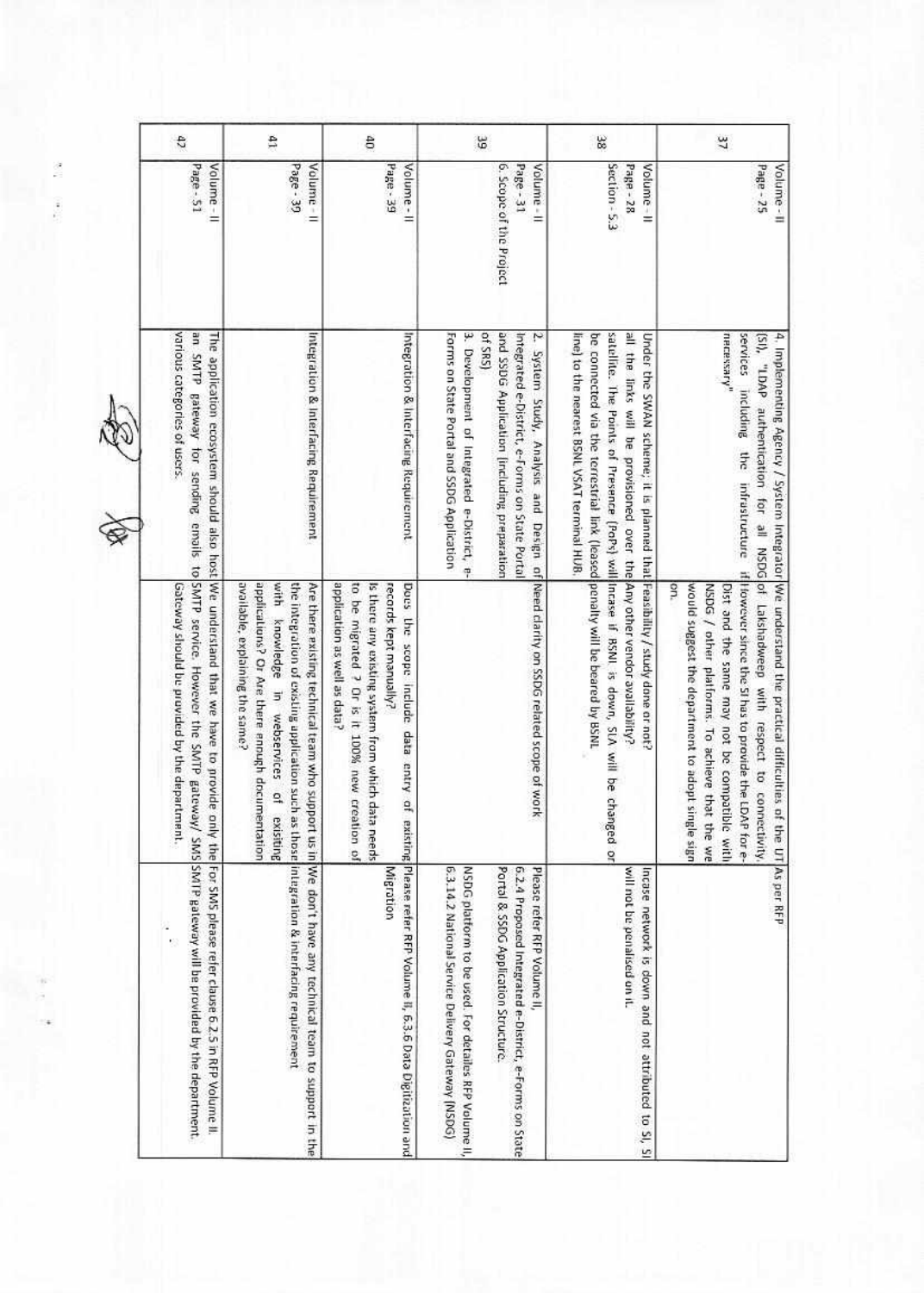| scaled-down<br>Project Implementation Phase: VIII.Data Digitization<br>and Migration where ever required. Si should use own<br>Continuity Plan (BCP) and Disaster Recovery Plan<br>Please refer RFP Volume II, 6.3 Scope of Services<br>configuration of the production environment.<br>(DRP) for the operations carried out by the SL<br>ra<br>å<br>should<br>devices for Data Digitization<br>environment<br>The | Pis explain this will help SI to prepre proper BCP Planning: The SI is expected to develop a Business<br>What is percentage of BCP is department looking? Please refer RFP Volume II, 6.3.13 Business Continuity<br>other Any specific tools need to be used or SI chaire?<br>staging Can bidder decide their own environment<br>plan and will reduce unnecessary costing<br>More details required on BCP and DRP.                                                                   | logically and physically from the production<br>system will include collection and migration<br>migration of open<br>documentary information, and migration of<br>and migration of<br>transactions, collection and migration of<br>systems/manual operations to the new<br>be independent<br>the<br>Planning<br>and<br>from<br>environment and of each other<br>data from the legacy systems.<br>test,<br>of user data, collection<br><b>G.3.13 Business Continuity</b><br>master data, closing or<br>environments should<br>data<br>development,<br>Migrating the<br>The | 6. Scope of the Project<br>Section - 6.2.6.9.0 (5)<br>Section - 6.3.6.3<br>Volume - II<br>Volume - II<br>Volume-11<br>Page 56<br>Page - 56<br>Page - 93<br>$\overline{47}$<br>45<br>46 |
|--------------------------------------------------------------------------------------------------------------------------------------------------------------------------------------------------------------------------------------------------------------------------------------------------------------------------------------------------------------------------------------------------------------------|--------------------------------------------------------------------------------------------------------------------------------------------------------------------------------------------------------------------------------------------------------------------------------------------------------------------------------------------------------------------------------------------------------------------------------------------------------------------------------------|---------------------------------------------------------------------------------------------------------------------------------------------------------------------------------------------------------------------------------------------------------------------------------------------------------------------------------------------------------------------------------------------------------------------------------------------------------------------------------------------------------------------------------------------------------------------------|----------------------------------------------------------------------------------------------------------------------------------------------------------------------------------------|
|                                                                                                                                                                                                                                                                                                                                                                                                                    |                                                                                                                                                                                                                                                                                                                                                                                                                                                                                      |                                                                                                                                                                                                                                                                                                                                                                                                                                                                                                                                                                           |                                                                                                                                                                                        |
|                                                                                                                                                                                                                                                                                                                                                                                                                    |                                                                                                                                                                                                                                                                                                                                                                                                                                                                                      |                                                                                                                                                                                                                                                                                                                                                                                                                                                                                                                                                                           |                                                                                                                                                                                        |
|                                                                                                                                                                                                                                                                                                                                                                                                                    | environments must include similar operating the development and Production are included in can add addunnal components if required based on<br>The development, test, and staging hardware As per our understanding the Software licenses for The requirement is for minimum specification. Bidder<br>systems, software components, products, the BOM for Software licenses. However we their proposal.<br>production request you to add the license for the Staging<br>environment. | đ<br>and tools to those<br>environment.                                                                                                                                                                                                                                                                                                                                                                                                                                                                                                                                   | Volume - II<br>Page - 56<br>$^{44}$                                                                                                                                                    |
| However. If the contract with payment SMS-Service providers will be preffred or by the SI MSDG gateway will be provided and the charges will                                                                                                                                                                                                                                                                       | gateway / SMS gateway provider require any choice and all the transaction alerts cost will be paid by the consern departments<br>be paid by the SI, beared /reimbursed?. What is the average number                                                                                                                                                                                                                                                                                  | the same will be reimbursed to the SI by of SMS department wise?<br>LITSS every month on an actual basis.<br>transactional charges to                                                                                                                                                                                                                                                                                                                                                                                                                                     | Section - 6.2.5<br>Volume-II<br>Page - 52<br>$\frac{3}{2}$                                                                                                                             |

 $\infty$ 

 $\begin{array}{c} \mathbf{1} \end{array}$ 

 $\tilde{\psi}$  $\sigma_{\rm e}$